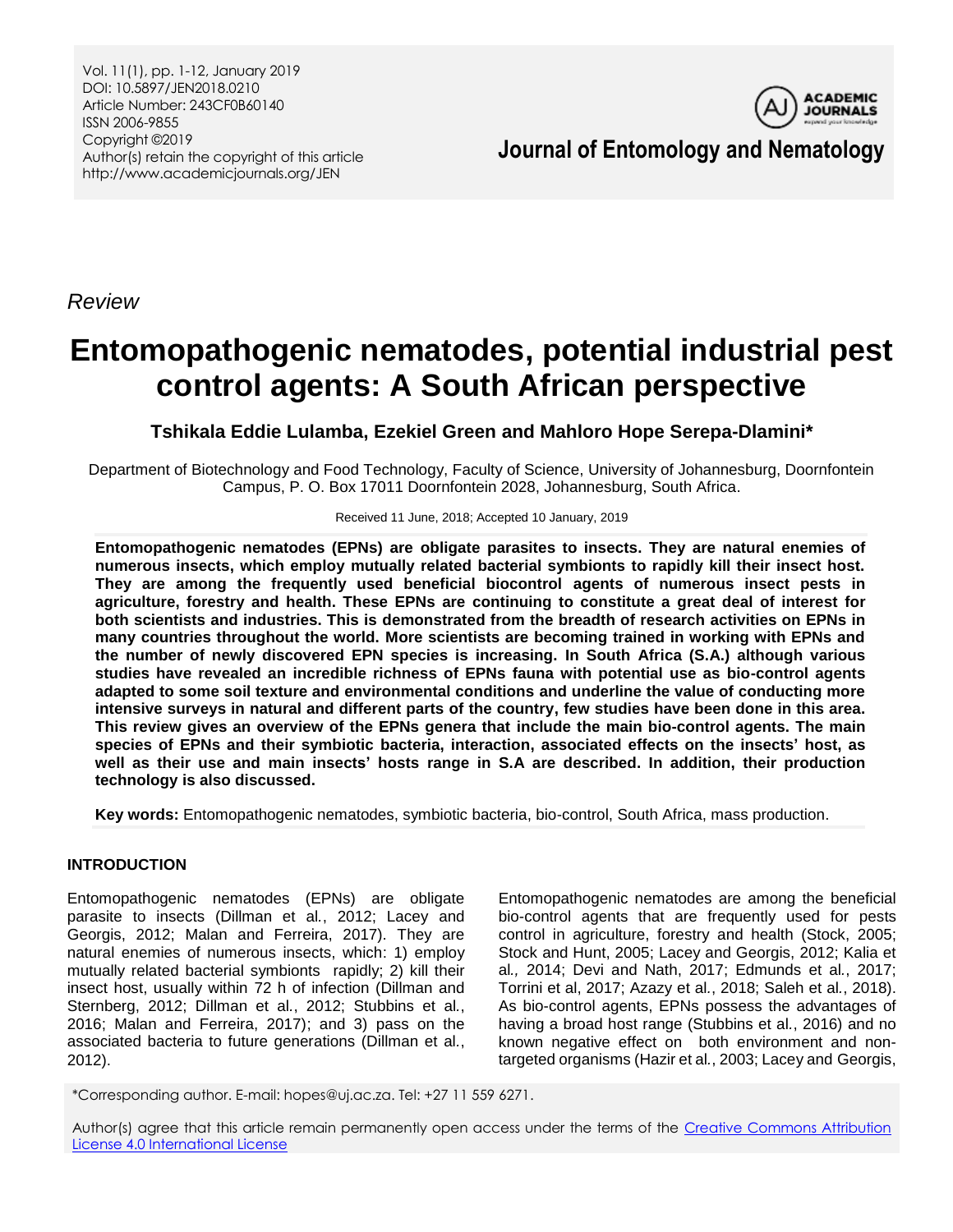2012). They can search and kill their hosts rapidly, are easily massed produced *in vivo* and *in vitro*, are susceptible to genetic selection of desirable traits and, are easily applied using conventional equipment (Hazir et al*.,* 2003). In addition, they can be used with many chemical or biological pesticides or adjuvants (Rezaei et al*.,* 2015); and need little or no registration measures in many countries (Lacey and Georgis, 2012).

In contrast, their disadvantages are that their broad host range can possibly include beneficial insects, are poorly tolerant to environmental conditions such as soil moisture content, UV radiation (Shapiro-Ilan et al*.,* 2015) and have limited shelf-life (Lacey and Georgis, 2012). Entomopathogenic nematodes were first discovered during the 17<sup>th</sup> century (Nickle, 1984). However, it was only in the 1930s that serious consideration was assigned to them as controlling agents of insect pests (Glaser and Fox, 1930). This was a result from the discovery by Glaser and Fox in 1929, of a nematode infecting grubs of the Japanese beetle, *Popillia japonica,*  at the Tavistock Golf Course in New Jersey; subsequently described as *Neoaplectana* (*Steinernema*) *glaseri*  (Steiner, 1929). Previously, chemical-based pest control agents were utilised due to cheap prices and rapid effectiveness. However, these were recognised to possess negative effects on the environment, human and animals, which gradually prompted the need to search for biological alternatives (Adams and Nguyen, 2002; Stock, 2005). In the 1980s, research and use of EPNs as biocontrol agents were intensified (Bongers and Ferris, 1999; Adams and Nguyen, 2002). Thus, from numerous publications resulting from the plethora research efforts throughout the world and as more scientists are becoming trained in working with EPNs (Kaya et al*.*, 2006) and the number of newly discovered EPN species is increasing (Dillman and Sternberg, 2012; Çimen et al*.,*  2014; Nthenga et al*.,* 2014; Cimen et al*.*, 2015; Odendall et al*.*, 2015; Cimen et al*.*, 2016; Lephoto et al*.*, 2016; Malan and Ferreira, 2017), there is an interest to conduct further research with these nematodes. Furthermore, scientists, apart from EPNs niche markets or greenhouse uses, have developed the use of EPNs in outdoor environments to control many insect pests in various crops, such as vegetable and fruit crops (Hazir et al*.,*  2003; Stock and Hunt, 2005; Kaya et al*.*, 2006). This is, however, restricted by the cost of production of such amount of EPNs to satisfy this demand (Spaull, 1992). This requires a competitive cost production price, which is reportedly met only by the scale-up of the liquid culture technology of efficacious isolate strains (Ehlers and Shapiro-Ilan, 2005). This review gives an overview of EPNs used for insect pest control. Main species of both EPNs and their symbiotic bacteria as well as their occurrence globally and particularly in South Africa, interaction and associated effects on insects' host are described. In addition, their use and production are discussed.

# **ENTOMOPATHOGENIC NEMATODES**

Nematodes are organisms grouped in the phylum Nematoda (Humphreys-Pereira and Elling, 2014; Malan and Ferreira, 2017) that is among the most abundant groups of invertebrates on the surface layers of the earth, rivalling the Arthropoda in biodiversity and species abundance (Poinar, 2011; Humphreys-Pereira and Elling, 2014). Nematodes species range from 100 000 to 10 000 000 with about 20 000 species described (Poinar, 2011). They invade more habitats on land, or in fresh and salt water than any other group of multicellular animals due to their structure, physiology, diverse reproductive patterns and adaptability (Poinar, 2011; Humphreys-Pereira and Elling, 2014).

While most nematodes are free-living microbotrophs, numerous can be associated with invertebrates such as insects, mites and molluscs, ranging from casual to obligate parasitism and pathogenesis (Dillman et al*.*, 2012; Malan and Ferreira, 2017). Parasitic forms are of great economic interest (Stock, 2005). Among these, are the entomopathogenic nematodes (EPNs), important families, commonly considered as having effective biocontrol agents of insects, are the Steinernematidae and Heterorhabditidae (Lacey and Georgis, 2012; Malan and Ferreira, 2017). They belong to the order Rhabditida (Malan and Ferreira, 2017). These families have many biological similarities though they are not closely related (Stock and Hunt, 2005; Malan and Ferreira, 2017). Their life cycle is illustrated in Figure 1. Steinernematidae has two genera, viz, *Steinernema* (with 100 species) and *Neosteinernema* (having only *N. longicurvicauda*) (Malan and Ferreira, 2017). Heterorhabditidae contains only one genus, viz, *Heterorhabditis*, with 20 species (Malan and Ferreira, 2017). However, this number is increasing as the number of novel species being described is growing every year (Malan and Ferreira, 2017). At the IJ3 stage, the nematode infects the host; then develops to J4 and G1 (adult 1<sup>st</sup> generation). Then produce eggs (after mating) that will develop to J1. In abundance of food, J1 will successively molt to J2, J3, J4 and G2  $(2^{nd}$ generation adult). This process will repeat until G3 depending on the availability of food. When food is limited, J1 will molt to J2, pre-I and IJ3 that will emerge from the cadaver to search for a new insect host (Brivio and Mastore, 2018).

The biological efficiency of the *Steinernema* and *Heterorhabditis* to kill an insect host is associated with symbiotic bacteria of the genera *Xenorhabdus* and *Photorhabdus,* respectively (Hazir et al*.,* 2003; Ciche et al*.,* 2006; Dillman et al*.*, 2012). This association is highly specific (Hazir et al*.,* 2003), although one bacterial species can be found associated with many species of EPNs. The best production of nematode occurs with their natural symbiont (Hazir et al*.,* 2003). Although other nematode species (*Oscheius chongmingensis* and *Oscheius carolinensis*) can also be associated with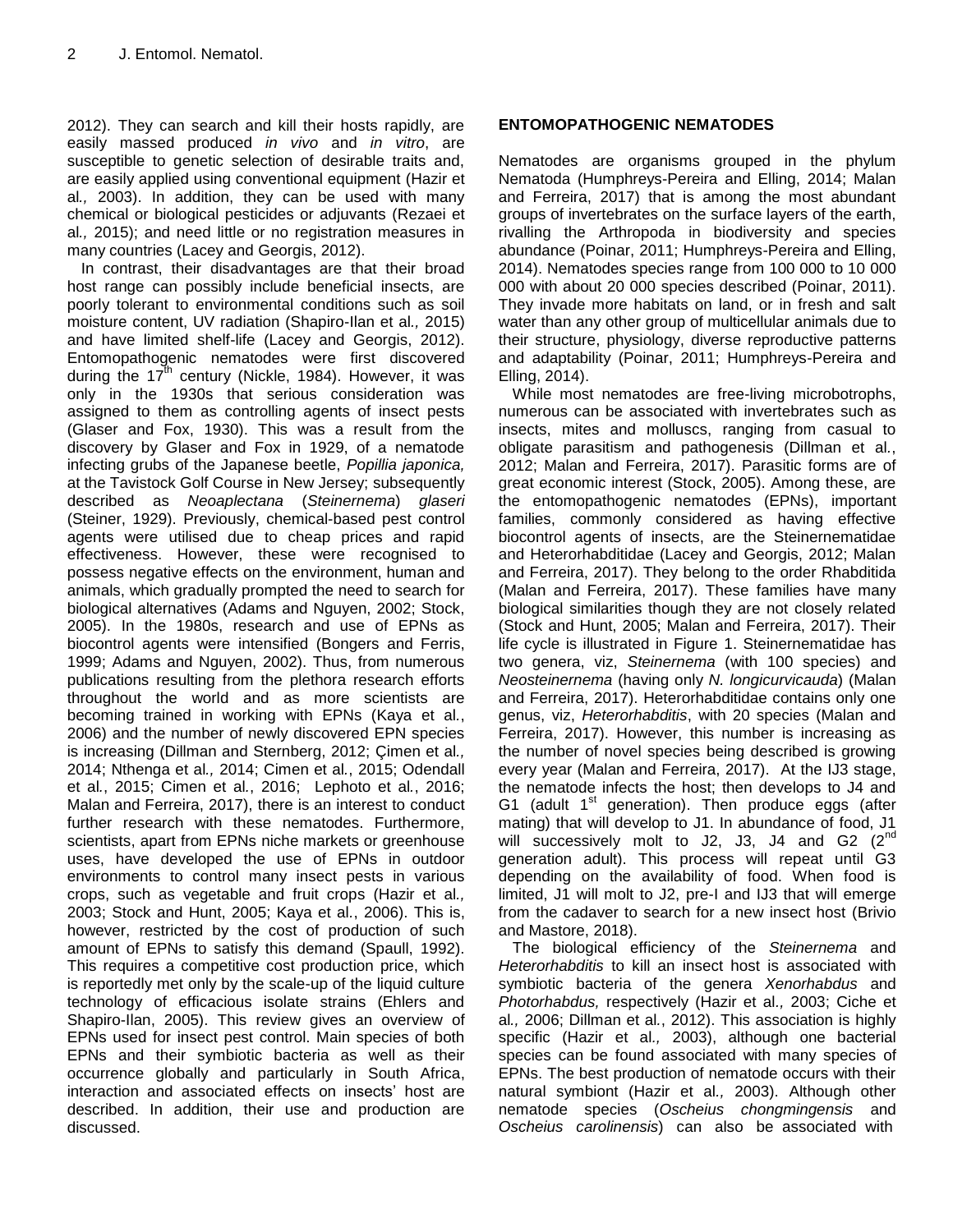symbiotic bacteria (*Serratia* spp.) in a parasitic form of insect hosts (Dillman et al*.*, 2012), species from the genera *Steinernema* and *Heterorhabditis* are reportedly receiving more attention (Dillman and Sternberg, 2012; Lacey and Georgis, 2012; Malan and Ferreira, 2017). They have been effectively adapted to soil biological control agents of numerous insect pests (Malan and Ferreira, 2017).

## **Life cycle of entomopathogenic nematodes**

The life cycle of both *Steinernema* and *Heterorhabditis* species comprises non-feeding, free-living infective juvenile (IJ) that infects the insect host in the soil environment, and develop into the adult life stage (Ehlers and Shapiro-Ilan, 2005; Dillman et al*.*, 2012) as shown in Figure 1. The IJ stage is a form resulting from the depletion of food resources and adverse environmental conditions (Ehlers and Shapiro-Ilan, 2005). This stage is the only one that can occur outside of an insect (Dillman et al*.*, 2012; Malan and Ferreira, 2017). Stock and Hunt (2005) describe Steinernematidae IJs as having collapsed stoma. The cuticle is annulated, lateral field with 6–8 ridges in middle of its body. Oesophagus and intestine collapse. Excretory pore distinct, anterior to nerve ring. Tail is conoid or filiform, with variable hyaline portion. Phasmids are prominent or inconspicuous. Heterorhabditidae IJ cuticle of second-stage juvenile has longitudinal ridges throughout most of the body length, and a tessellate pattern in anterior most region. It has lateral field with two ridges. It has prominent cuticular dorsal tooth. Excretory pore is located posterior to basal bulb. Tail is short, conoid, tapering to a small spike-like tip (Stock and Hunt, 2005).

These two families have a similar life cycle, but the *Heterorhabditis* first generation adults are hermaphroditic (Stock and Hunt, 2005). The *Steinernema* IJ secondstage cuticle can be easily lost, whereas the secondstage cuticle of the *Heterorhabditis* IJ is retained till when it is about to infect the host or shortly after the bacterial cells (200 to 2000 cells) are located in a special vesicle in the intestine of the *Steinernema.* In the *Heterorhabditis* they are located in the intestinal tract (Stock and Hunt, 2005; Ehlers and Shapiro-Ilan, 2005; Malan and Ferreira, 2017).

# **Nematode/bacterium interactions with hosts**

The IJs locate their hosts by following cues such as host's excreted  $CO<sub>2</sub>$ , or by attaching themselves to the host when it passes (Griffin et al*.,* 2005). Infection occurs through natural openings, such as spiracles, thin areas of the host's cuticle, mouth or anus (Kaya and Gaugler, 1993). The IJs use physical force (body thrusting) to pass through the cuticle or gut to get into the haemolymph.

Also, they can secrete proteolytic enzymes to digest the midgut or use an anterior tooth (only present within *Heterorhabditis* spp.) to gain access into the hemocoel (Hazir et al*.,* 2003). Once inside the hemocoel, the nematode/bacterium duo overcomes the host's immune response (Hazir et al*.,* 2003), as the latter may try to resist the infestation by metabolizing antibiotics or by initiating the phagocytosis to encapsulate them and thus inactivate them (Wang et al*.,* 1995).

Once the IJs penetrate the host, they release their symbiotic bacterial cells through the anus or mouth. The released bacterium will multiply exponentially while producing toxic secondary metabolites that will kill the host (Dillman et al*.*, 2012; Noguez et al*.*, 2012), suppressing the growth of microbial competitors and, stimulating the macromolecular degradation by producing diverse antibiotics and exo-enzymes (Chaston et al*.,* 2011; Bai et al*.,* 2013). The IJs transform into feeding, a stage where they feed on the bacterial cells and host's metabolized tissues, thus eventually developing to one or more generations depending on the size of the host (Hazir et al*.,* 2003). After the depletion of food resources, *Steinernema* IJs re-associate with their bacteria and transform into IJ3 that will emerge into the soil to search for new hosts (Dillman et al*.*, 2012) (Figure 1). The *Heterorhabditis* associated bacteria (*Photorhabdus* spp.) inhabit the gut of their nematode host during its development and are passed to IJ before it emerges (Ciche et al*.* 2008).

The EPN-bacterium relationship is mutual; the EPN protects the bacterium from external environment, vectors it into the host's haemolymph and inhibits the host's antibacterial proteins. In turn, the bacterium produces secondary metabolites that kill the insect host, create a suitable environment for the EPN development, produce, and serve as food source for the EPN (Dillman et al*.*, 2012).

# **SYMBIOTIC BACTERIA**

Both *Xenorhabdus* spp. and *Photorhabdus* spp. belong to the family *Enterobacteriaceae*. They are gram-negative, motile, facultative anaerobic rods and non-spore forming (Hazir et al*.,* 2003). Twenty-one *Xenorhabdus* spp. are associated with the *Steinernema* spp., and three *Photorhabdus* spp. (*P. luminescens*, *P. temperata* and *P. asymbiotica*) are associated with *Heterorhabditis* (Thanwisai et al*.*, 2012; Blackburn et al*.*, 2016). Commonly, *P. luminescens* is associated with *H. georgiana*, *H. indica* and *H. bacteriophora*; while *P. temperate* with *H. bacteriophora, H. downesi, H. georgiana, H. marelatus, H. megidis* and *H. zealandica* and; *P. aymbiotica* with *H. gerradi* (Thanwisai et al*.*, 2012). *Xenorhabdus spp.* are associated with numerous *Steinernema* spp. (Thanwisai et al*.*, 2012). More bacterial symbionts from novel EPNs species are still to be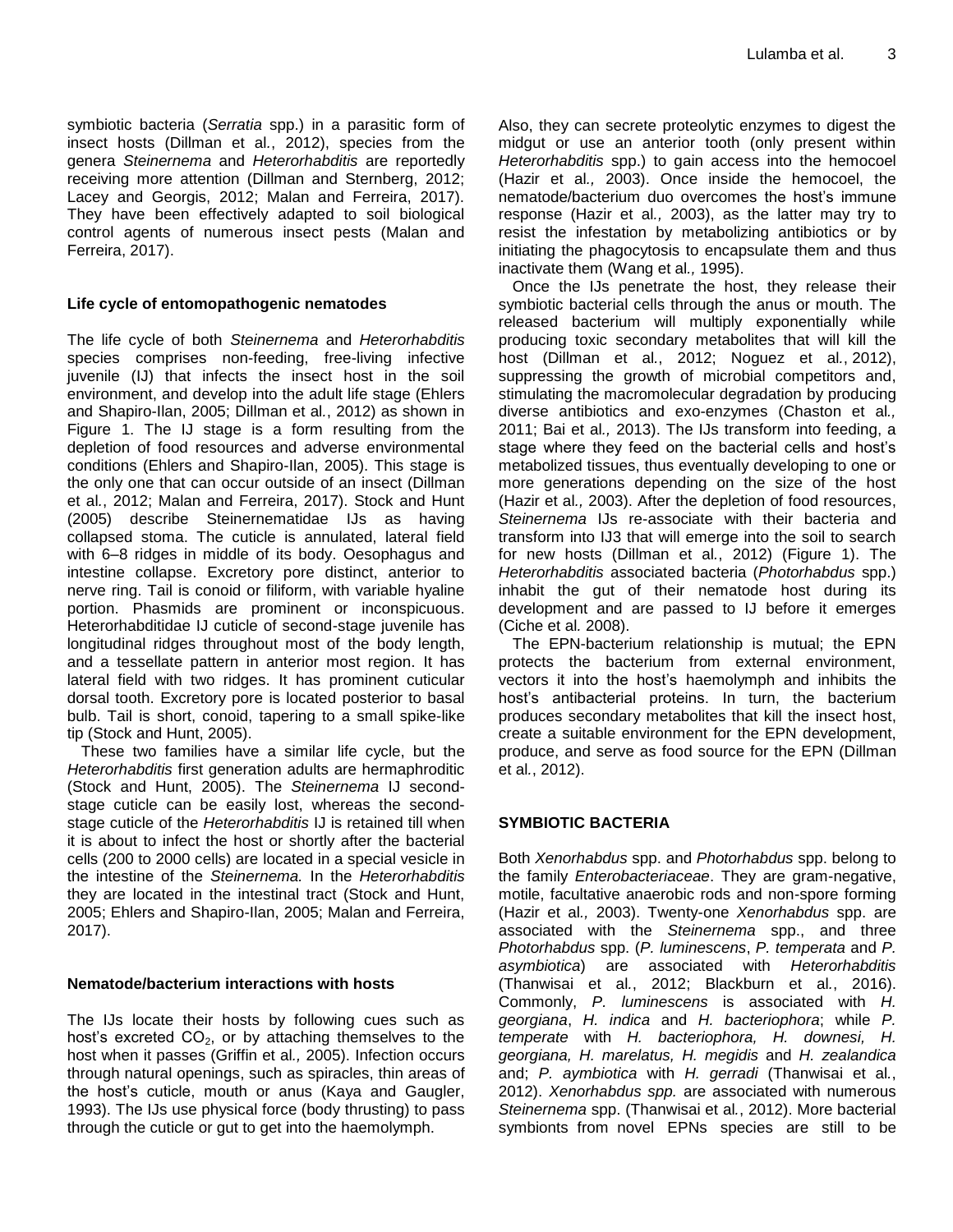

**Figure 1.** The life cycle of entomopathogenic nematode. Characters in red and blue indicate various stages of the animal life cycle when food is limited and when food is not limited. M, J and G stand for molt, juvenile (stage) and generation.

**Table 1.** Status of selected symbiotic bacteria associated with EPNs in South Africa.

| <b>Bacterium</b>  |                                          | <b>Associate</b><br>Entomopathogenic<br>nematode | <b>Status</b>                        | <b>References</b>        |
|-------------------|------------------------------------------|--------------------------------------------------|--------------------------------------|--------------------------|
| Genus             | <b>Species</b>                           | <b>Species</b>                                   |                                      |                          |
| Xenorhabdus spp.  | X. khoisanae                             | Steinernema khoisanae                            | New species                          | Ferrerira et al. (2013a) |
|                   | X. indica                                | Steinernema<br>yirgalemense                      | New nematode bacteria<br>association | Ferreira et al. (2016b)  |
| Photorhabdus spp. | P. luminescence<br>subsp. noenieputensis | <b>Heterorhabditis</b><br>noenieputensis         |                                      | Ferrerira et al. (2013a) |
|                   | P. heterorhabditis                       | <b>Heterorhabditis</b><br>zealandica             | Interesting association              | Ferrerira et al. (2014a) |

Source: Adapted from Malan and Ferreira (2017).

characterized (Malan and Ferreira, 2017). Malan and Ferreira (2017) presented symbiotic bacteria (Table 1) associated with EPN that occur in SA. Bacteria are important in the commercial production of EPN as they have various growth phenotypic or phase variations.

#### **Phenotypic variant**

Phase I variant or primary form is the original bacterium phase variant, isolated from EPN. In contrast, Phase II variant or secondary form can arise after repeated *in vitro* sub-culturing (Ehlers and Shapiro-Ilan, 2005), during the bacterial stationary non-growth stage and when nematodes emigrate from the cadaver (Hazir et al*.,* 2003; Ehlers and Shapiro-Ilan, 2005). This phenomenon of phase variation is reversible with the *Xenorhabdus* and has not been reported for *Photorhabdus* spp. (Han and Ehlers, 2001; Hazir et al*.,* 2003; Ehlers and Shapiro-Ilan, 2005).

Phase I form is unlike phase II form by producing secondary metabolites with antibacterial activity, adsorbing certain dyes and by developing large intracellular inclusions composed of crystal proteins; whereas phase II form does not or weakly produce antibacterial secondary metabolites, does not adsorb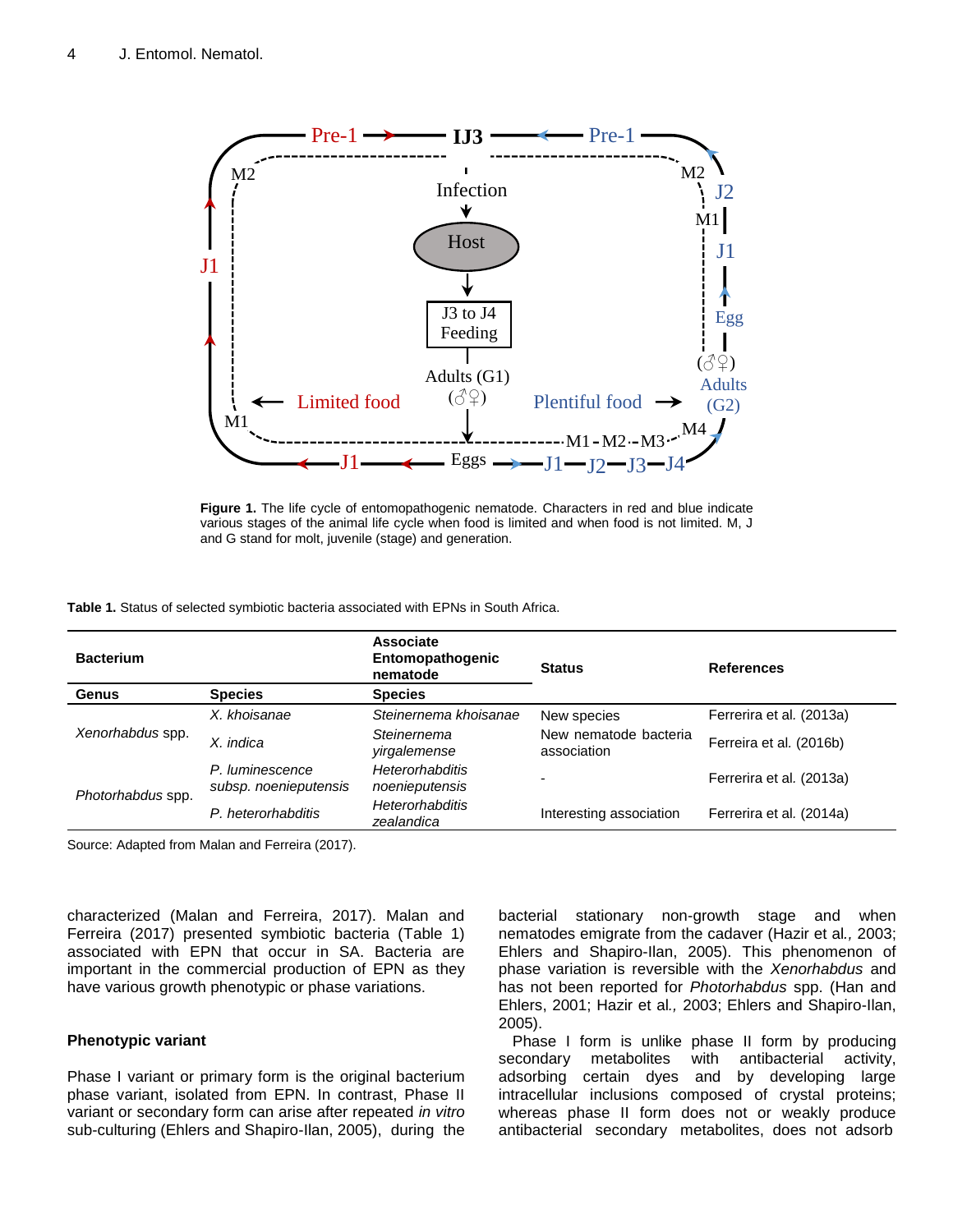dyes and, inefficiently produces intracellular inclusions (Dowds and Peters, 2002; Hazir et al*.,* 2003). The primary form is also superior because it supports EPNs propagation during *in vitro* growth (Hazir et al*.,* 2003). The complex nematode/symbiont bacterium is essentially monoxenic (Hazir et al*.*, 2003).

## **USE OF NEMATODE-BACTERIUM AS BIOCONTROL AGENTS**

The EPN-bacterium relationship for controlling insect pests has been the subject of intense laboratory and field-testing since 1930s (Glaser et al*.,* 1940; Klein; 1990; Kaya and Gaugler, 1993; Shapiro et al*.,* 2002; Grewal et al*.,* 2005; Lewis and Clarke, 2012; Shapiro et al*.,* 2012; Dillman and Sternberg, 2012; Rezaei et al*.,* 2015). For instance, species such as *S. scarabaei*, *H. bacteriophora* strain GPS11, *H. bacteriophora* strain TF, *H. zealandica, S. yirgalemense* and *H. zealandica* strain X1 have been successfully used to control the Japanese beetle, *Popillia japonica* and the vine mealybug*, Planococcus ficus*  (Signoret), (Grewal et al*.,* 2005; Koppenhöfer*,* 2007; Klein et al*.,* 2007; le Vieux and Malan, 2013a,b). Entomopathogenic nematodes are currently successfully used as pesticides worldwide (Dillman and Sternberg, 2012). For instance, EPNs are used to control invasive species of mole crickets, citrus root weevil in orange groves, and other damaging crop pests in Florida and California (Grewal et al*.,* 2005; Dillman and Sternberg, 2012). Some, for instance *H. bacteriophora* and *H. zealandica* are commercially available for grub control (Grewal et al*.,* 2005; Dillman and Sternberg, 2012). This surge of both scientific and commercial interest is the result of advances in mass-production and formulation technology of EPNs, compounded with the discovery of many efficacious isolate strains capable of reducing the use of chemical pesticides (Lacey and Georgis, 2012). Both scientists and companies are now focusing to improve both cost efficiency and better products to position themselves within the market.

#### **MASS PRODUCTION**

Entomopathogenic nematodes can be cultured easily either *in vitro* or *in vivo* (Ehlers and Shapiro-Ilan, 2005). The *in vivo* method is suitable method for laboratories, scientific expertise or infrastructures with no need of large investment. This is for instance to produce EPNs for niche markets, grower co-operatives or other commercial arenas lacking the capital outlay (Ehlers and Shapiro-Ilan, 2005). The *in vitro* method is suitable for EPNs production for commercial use (Ehlers and Shapiro-Ilan, 2005). It has a reasonable cost of production, and can supply high quality EPNs (Ehlers and Shapiro-Ilan, 2005), although some studies considered the quality of EPNs

produced *in vitro* lower than that of EPNs produced *in vivo* (Yang et al*.*, 1997).

#### *In vitro* **liquid culture**

The liquid fermentation method is the one chosen for EPNs mass-production in larger companies (especially those that have industries supplying multiple products). It has economies of scale and has the lowest cost of production. This is because its scale decreased labour proportion and capital costs (Hazir et al*.,* 2003; Ehlers and Shapiro-Ilan, 2005). Liquid culture process involves the mixture of fluids, EPNs and symbiotic bacterium in bioreactors for up to 3 weeks (Ehlers and Shapiro-Ilan, 2005). Factors influencing the successful process include suitable medium, monoxenic conditions and adequate oxygen (Hazir et al*.,* 2003). Typically, a medium comprises yeast extract (nitrogen source), carbon source (e.g. soy flour, glucose or glycerol), various proteins and lipids (of animal and plant origin), and salts (Han et al*.,*  1995; Surrey and Davies, 1996; Ehlers et al*.,* 1998; Hazir et al*.,* 2003; Ehlers and Shapiro-Ilan, 2005). Its osmotic strength is not above 600 milliosmoles per kilogram (Ehlers and Shapiro-Ilan, 2005).

Conventional equipment such as bioreactor has been successfully used (Surrey and Davies, 1996; Ehlers et al*.,* 1998; Hazir et al., 2003; Ehlers and Shapiro-Ilan, 2005). A configuration of the airlift bioreactor (Spier et al., 2011), internal loop bioreactors are reported to yield the highest IJ concentration (Ehlers and Shapiro-Ilan, 2005). The schematic outline of EPNs production process is presented in Figure 2. After monoxenic cultures are established they are scaled up to a 3000 L internal loop bioreactor. After 12 days, Infective juveniles are harvested with a separator. The nematode paste is then cleaned by passing through centrifugal sifters and formulated (Adapted from Ehlers and Shapiro-Ilan, 2005).

Cultures are always pre-incubated with the specific symbiont bacterium (0.5-1%, w/v) for 24-36 h before IJs are inoculated (5-10%, v/v of the culture), calculated based on optimum number of adults per millilitre (Ehlers and Shapiro-Ilan, 2005). Few data have been published on the optimum parameters of this process (Hazir et al*.,*  2003; Ehlers and Shapiro-Ilan, 2005). Many nematode species, such as *S. carpocapsae*, *S. feltiae, S. glaseri, S. kushidai, S. riobrave*, *S. scapterisci*, *H. indica, H. bacteriophora* and *H. megidis* can be successfully mass produced in 7 to 8 litres liquid media in bioreactors (Hazir et al*.,* 2003; Ehlers and Shapiro-Ilan, 2005). Yield capacity depends on the nematode species (Hazir et al*.,*  2003; Ehlers and Shapiro-Ilan, 2005); reportedly, *H. indica* yield capacity of greater than 500,000 IJ/ml has been recorded (Ehlers and Shapiro-Ilan, 2005). After, nematodes are either bulk stored or formulated immediately (Georgis and Kaya, 1998; Grewal, 2000; Hazir et al*.,* 2003), and finally commercialised after its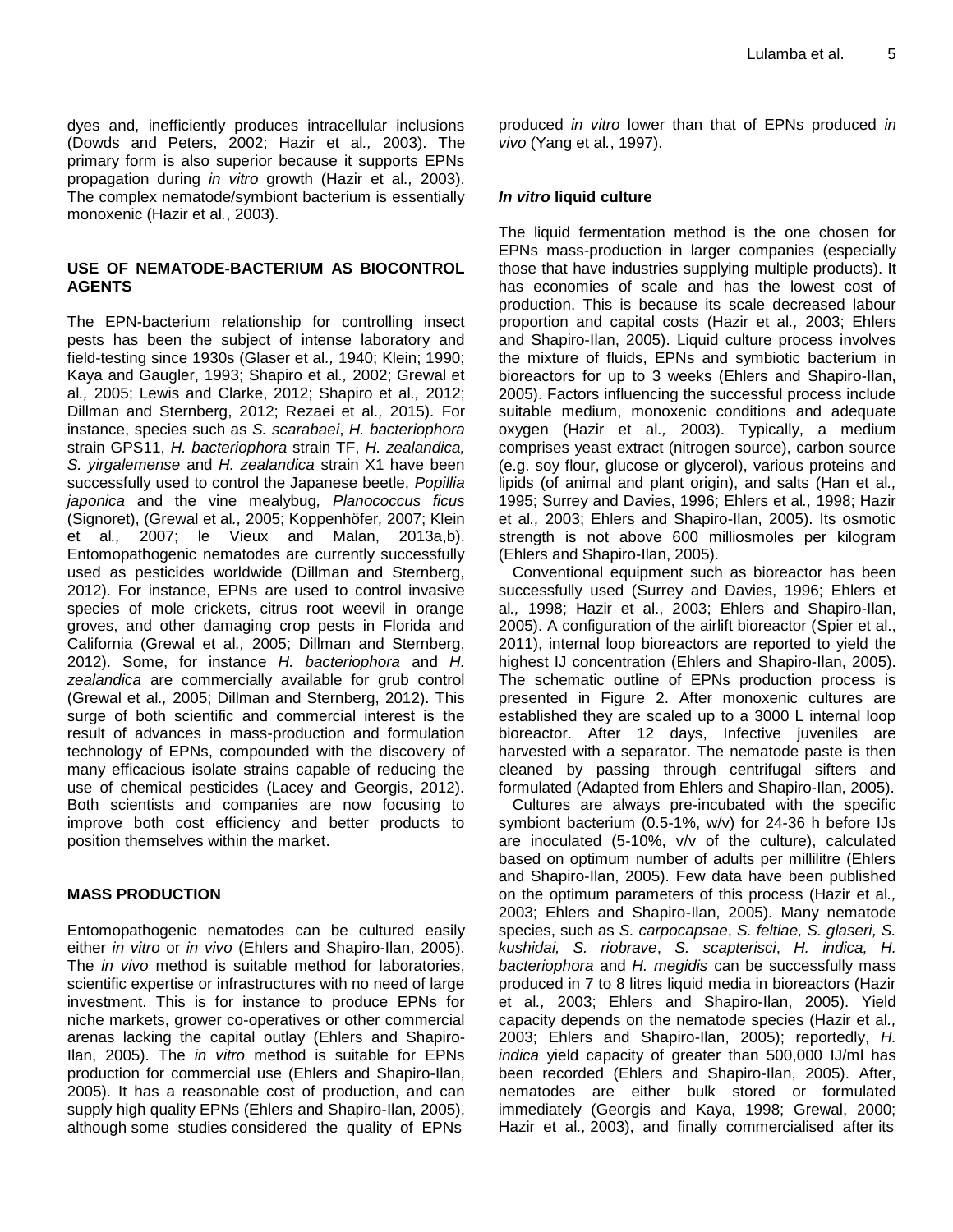

**Figure 2.** Flow chart of nematode production process.

quality being controlled (Gaugler and Han, 2002; Grewal, 2002; Hazir et al*.,* 2003). It is worthwhile to notice that, the continuous scale-up of bioreactor volumes together with strengthening of the process stability and downstream processing, as well as increasing EPN shelflife, improving transport logistics and marketing will bring along further reduction of production costs (Ehlers and Shapiro-Ilan, 2005).

# **EPN OCCURRENCE GLOBALLY AND IN SOUTH AFRICA**

Entomopathogenic nematodes have been recovered worldwide (Hominick, 2002; Kaya et al*.*, 2006). Species are likely to be globally distributed and are essentially ubiquitous (Hominick, 2002; Kaya et al*.*, 2006). Although some species (*S. rarum*, *S. kushidai*, *S. ritteri* and *H. argentinensis*) appear, so far, to be more restricted to some regions, some others (*S. carpocapsae* and *S. feltiae*) are widely distributed in temperate regions, tropics and subtropics (*H. indica*), and some others (*H. bacteriophora*) in regions with continental and Mediterranean climates (Hominick, 2002). The research activities on the EPN in many countries throughout the world clearly demonstrate a great deal of interest. It is expected that the amount of published information will increase as more scientists are becoming trained in working with EPNs (Kaya et al*.*, 2006).

In South Africa (S.A.), hundreds of invertebrate pests

infest the agricultural industry (Hatting et al*.,* 2018). To reduce this, the more than 500 pesticides actually allowed by the Act 36 of 1947 under the Fertilizers, Farm Feeds, Agricultural Remedies and Stock Remedies continue to pose a risk on humans, animals and the environment (AVCASA, 2018; Hatting et al*.,* 2018). Their risk awareness has been increasing; since late 1970s, several insecticides including monocrotophos, chlorpyrifos, endosulfan, aldicarb and methyl bromide have been eliminated (or restricted) by the South African government (Hatting et al*.,* 2018). This has encouraged the establishment of a "South African National Bio-Economy Strategy" (DST, 2013) and the use of alternatives biological pest control agents (Hatting et al*.,* 2018). These have been further compounded by a synergetic effect of biological agents to chemical insecticide (by extending their active-life through reduced selection pressure), and by increasing regulatory (on chemical pesticides) and market pressures on industries to supply the newly discovered markets from the west (Hatting et al*.,* 2018; Malan et al*.,* 2018). Thus, agricultural industries have been compelled towards using biological pesticides and over the past few years, multinational agricultural chemical companies have been actively purchasing biopesticide companies (Moore et al*.,* 2015). This had led to a dramatic growth of the biopesticide market (Hatting et al*.,* 2018). For instance, from the year 2000 to 2010, a 20-fold growth of the global market of biopesticides was estimated (Ravensberg, 2011; Glare et al*.,* 2012) and, this growth is likely to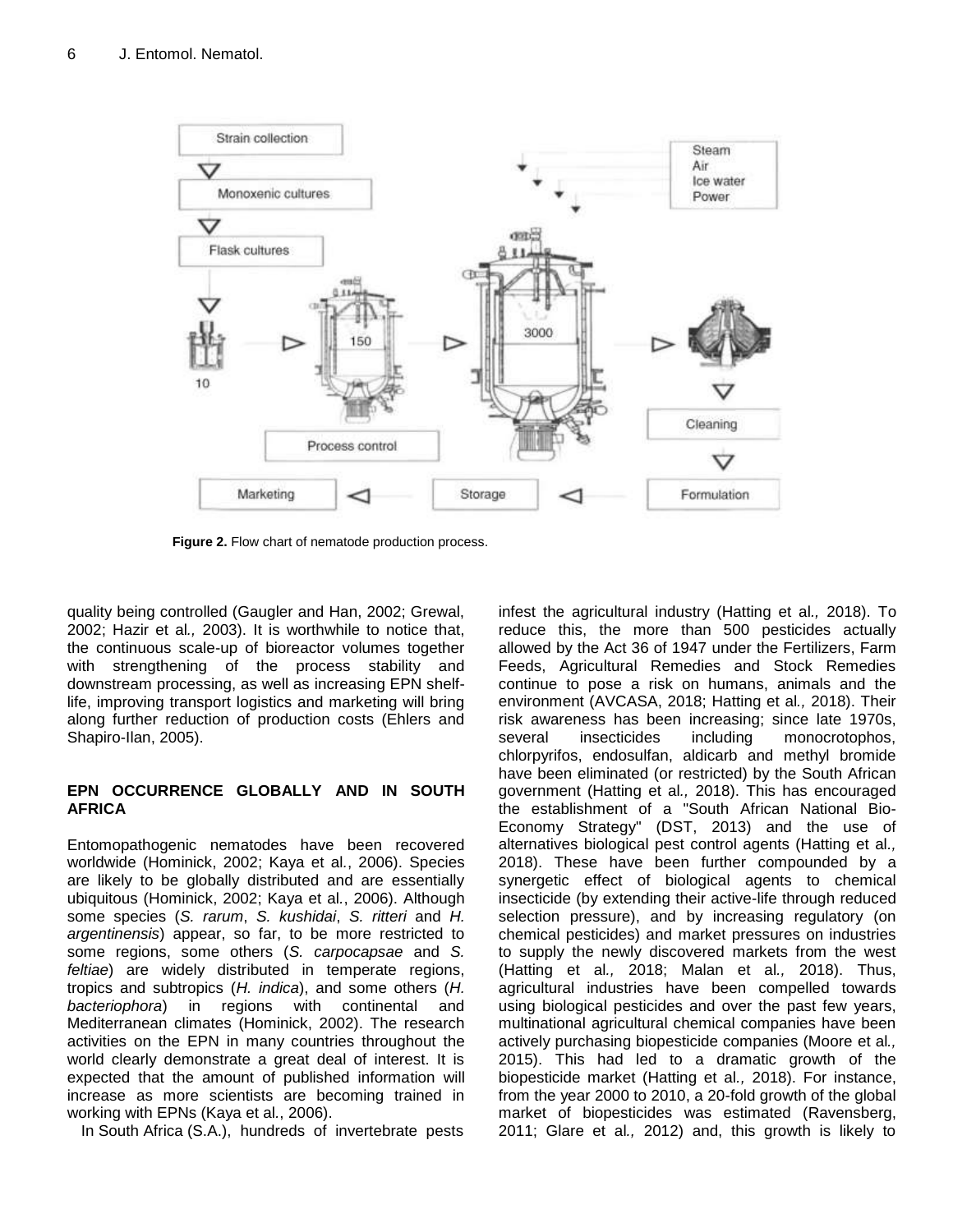continue (Hatting et al*.,* 2018).

Entomopathogens pest control agents in S.A. were first used in the late 1800s (Hatting et al*.,* 2018). The first attempts involved the use of an entomopathogenic fungi *Entomophaga grylli* (Entomophthorales: entomophthoraceae) against the red locust, *Nomadacris septemfasciata* (Orthoptera: Acrididae) (Hatting et al*.,* 2018). Report on EPNs were first recorded in the Eastern Cape Province in early 1950s; these were collected in a maize field from the black maize beetle, *Heteronychus sanctae-helenae* (Coleoptera: Scarabaeidae) (Harington, 1953; Hatting et al*.,* 2018). Since then, few studies have been done in the effectiveness of endemic South African EPN species against insect pests (Kaya et al*.*, 2006; le Vieux and Malan, 2013b; Malan and Ferreira, 2017). This is important because of strict regulations preventing the import of exotic organisms (amendment of Act 18 of 1989 under the Agricultural Pest Act, No, 36 1947) (Malan et al., 2006; Malan et al., 2011). Therefore, research on EPNs in SA is mainly focused on endemic South African strains against key insect pests such as *Cydia pomonella* (Lepidoptera: Tortricidae), *Thaumatotibia leucotreta* (Lepidoptera: Tortricidae) and *Eldana saccharina* (Lepidoptera: Pyralidae) (Malan and Hatting, 2015; Malan et al*.,* 2018; Odendaal et al*.,* 2016a,b; Hatting and Malan, 2017; Malan and Ferreira, 2017, Steyn et al*.,* 2017). This is because of the economic damage that they may cause to agricultural industries.

*Cydia pomonella* is a key pest of apples and pears orchards (Addison, 2005). South Africa is considered as one of the biggest deciduous fruit producers in the Southern hemisphere due to its production area of 24156 and 1265 hectare (ha) of apples and pears, respectively (Addison 2005; Hortgro 2017). In 2017, it was ranked sixteenth and sixth in world apple and pear production; respectively (metric ton), and is considered among the top ten fresh apple and pear exporters in the world (Hortgro 2017). The main producing areas include the district of Ceres, Wolseley/Tulbagh, (pears only) Groenland, Villiersdorp/Vyebom and Langkloof East in the Eastern Cape Province (Hortgro 2017); representing approximately 88 and 84% of the country's production area of apples and pears, respectively (Hortgro 2017). *T. leucotreta* (false codling moth) is indigenous to S.A (Newton, 1998). It is also an agent of potential economic damage on several citrus, deciduous subtropical fruit and vegetable crops in most production areas (Prinsloo and Uys, 2015). South Africa is considered as the second largest exporter of citrus worldwide, with a total production area of 77708 ha located in all provinces (CGA, 2018). Its citrus oriented industry constitutes an important source of job creation and foreign income (CGA, 2018). In 2017, more than 40% of deciduous fruits produced were exported to Western Europe and UK, 25% to Asia, 20% to the Middle East, 9% to the Eastern Europe and 7% to the Northern America; with total export earnings of R17.7 billion (CGA, 2018). *Eldana saccharina*

Walker is indigenous to South Africa; it was first reported in 1939 (Hatting et al*.,* 2018). It is widespread in wetland sedges and indigenous grasses from KwaZulu-Natal and Mpumalanga Provinces, and it is the number one pest of South African sugarcane (Horton et al*.,* 2002; Webster et al*.,* 2006; Assefa et al*.,* 2009). A 0.1% sucrose loss occurs per every 1% of sugarcane stalks damaged due to larval feeding; and a South African sugarcane damage of about US\$10 million per annum has been estimated due to *E. saccharina*; (Black et al*.,* 1995; Horton et al*.,* 2002). Other important pests include the citrus mealybug *P. citri* (Hemiptera: Pseudococcidae), citrus codling moth *Thawnatotibia leuxotreta* (Lepidoptera: Tortricidae) (Malan et al., 2011), obscure mealybug *Pseudococcus viburni* (Hemiptera: Pseudococcidae), vine mealybug *P. ficus* (Hemiptera: Pseudococcidae) (Stokwe and Malan, 2016; Stokwe and Malan, 2017), white grubs from the family Scarabaeidae (Coleoptera) (Abate et al*.,* 2017) and the woodwasp *Sirex noctilio* (Hymenoptera: Siricidae) (Tribe, 1995; Ismail et al*.,* 2010). Other pests of interest include fruit flies *Ceratitis rosa* and *C. capitata* (Diptera: Tephritidae) (Malan and Manrakhan, 2009; James et al*.,* 2018), stable flies, *Stomoxys calcitrans* (Diptera: Muschidae) (hatting and Malan, 2017), the banded fruit weevil *Phyctinus callosus* (Coleoptera: Curculionidae) (Ferreira and Malan, 2014), African bollworm, *Helicoverpa armigera* (Lepidoptera: Noctuidae) (Malan and hatting, 2015), and the fungus gnats, *Bradysia* spp. (Diptera: Sciaridae) (Katumanyane et al*.,* 2018).

Increasing numbers of EPN species with biocontrol potential are being discovered, such as *Heterorhabditis zealandica*, *H. Noenieputensis*, *H. zealandica*, *H. bacteriophora*, *H. safricana* (Malan et al*.*, 2006; Malan et al., 2008; Hatting et al*.,* 2009; de Waal et al*.,* 2011; Malan et al., 2011; Malan et al*.*, 2014; Malan et al*.*, 2016), and *Steinernema citrae, S. khoisanae, S. yirgalemense, S. biddulphi*, *S. jeffreyense*, *S. sacchari*, *S. innovation*, *S. tophus* (Malan et al*.*, 2006; Nguyen et al., 2006; Hatting et al*.,* 2009; de Waal et al*.,* 2011; Malan et al., 2011; Stokwe et al., 2011; Nthenga et al*.,* 2014; Çimen et al*.,*  2014 ; Cimen et al*.*, 2015; Cimen et al*.,* 2016; Malan et al*.*, 2016), and *Oscheius* sp. (TEL-2014), *Oscheius safricana* (Lephoto et al*.*, 2016; Serepa-Dlamini and Gray, 2018)*.* From surveys on indigenous EPN species (Hatting et al*.,* 2009), such as a systematic survey throughout five provinces (Gauteng, Free State, KwaZulu-Natal, Mpumalanga and Western Cape) of S.A, with typical soil forms ranging from very sandy to sandy clay loam texture (Hatting et al., 2009), species were varied and adapted to various soil texture and environmental conditions (Hatting et al*.,* 2009). Also, the authors have revealed an incredible richness of EPNs fauna with potential use as biocontrol agents and that the country is unexplored in terms of EPN diversity (Hatting et al*.,* 2009; Hatting et al*.,* 2018). Malan and Ferreira (2017) presented a Table (Table 2) of a chronological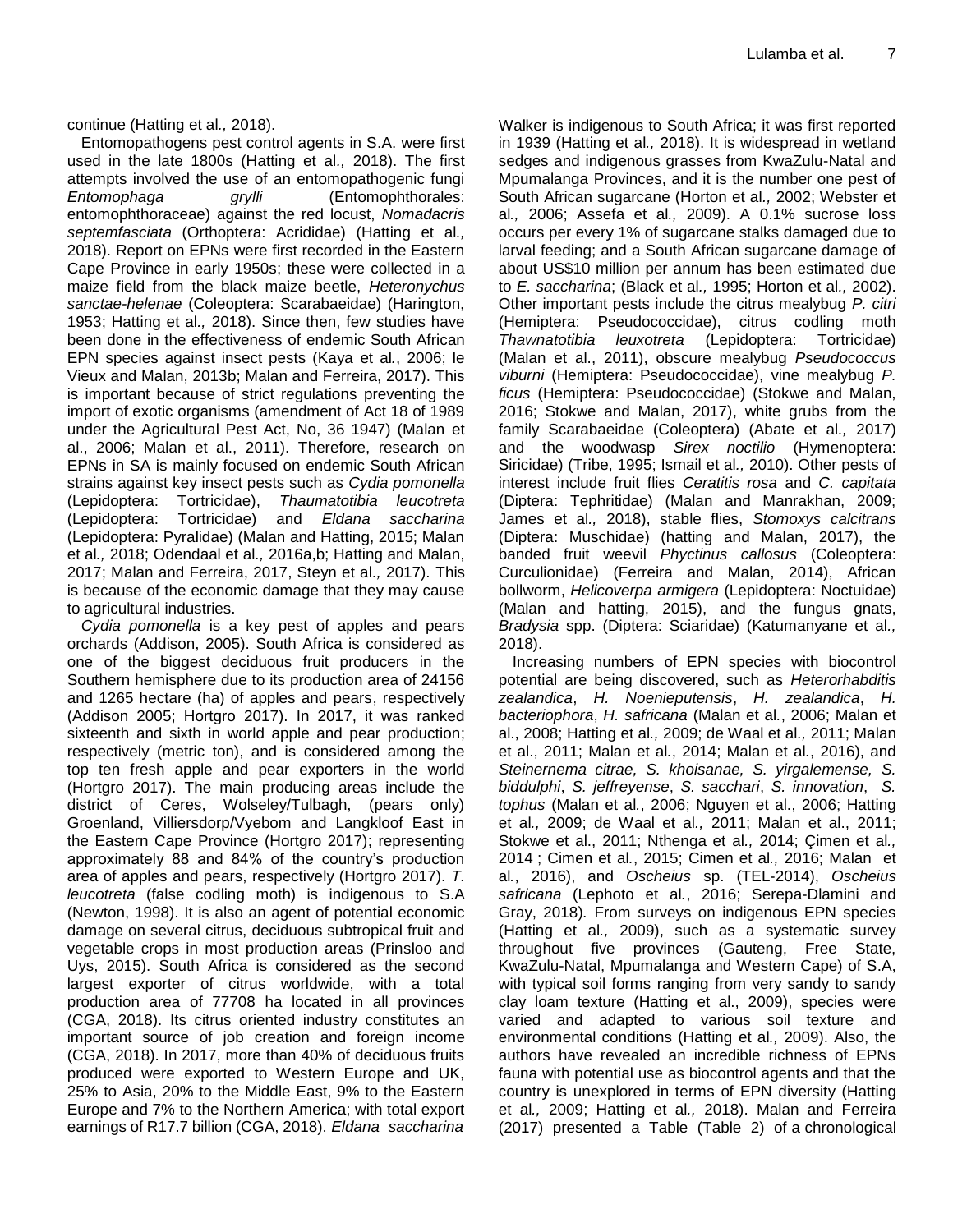| Year      | Nematode/bacteria                                                                                                            | <b>Target insect pest</b>                                                                            | <b>Nematodes tested</b>                                                                                           |
|-----------|------------------------------------------------------------------------------------------------------------------------------|------------------------------------------------------------------------------------------------------|-------------------------------------------------------------------------------------------------------------------|
| 1953      | First mention of EPN from the maize beetle<br>(Heteronychus arator) in the Eastern Cape<br>province                          |                                                                                                      |                                                                                                                   |
| 1988-1992 | Rist survey and isolation of EPN<br>from<br>KwaZulu-Natal Province in sugarcane                                              | Surgarcane<br>borer<br>(Eldana<br>saccharina)                                                        | Heterorhabditis<br>spp.,<br>Steinernema spp.                                                                      |
| 1993-1994 |                                                                                                                              | Use of imported EPN against<br>banded<br>fruit<br>weevil<br>the<br>(Phyctinus callosus)              | Imported: H. megidis and S.<br>carpocapsae                                                                        |
| 2006      | S.<br>First<br>Steinernema<br>khoisanae:<br>new<br>described from SA                                                         |                                                                                                      |                                                                                                                   |
| 2008      | safricana:<br>Н.<br>First<br>heterorhabditis<br>new<br>described from SA                                                     |                                                                                                      |                                                                                                                   |
| 2009      |                                                                                                                              | Mediterranean<br>fruit<br>fly<br>(Ceratitis capitata): Natal fruit<br>fly $(C. rosa)$                | H. bacteriophora, S. khoisanae,<br>S. yirgalemense                                                                |
| 2010      | $\blacksquare$                                                                                                               | Coding moth                                                                                          | H. zealandica                                                                                                     |
| 2011      | S. citrae                                                                                                                    | Codling moth; false codling<br>(Thaumatotibia<br>moth<br>leucotreta)                                 | Н.<br>bacteriophora,<br>Н.<br>zealandica.<br>S.<br>citrae.<br>S.<br>jellreyense, S. khoisanae, S.<br>yirgalemense |
| 2012      |                                                                                                                              | <b>Citrus</b><br>mealybug<br>(Planccoccus citri)                                                     | H. bacteriophora, H. safricana,<br>H. zealandica, S. khoisanae, s.<br>citrae, S. yirgalemense                     |
| 2013      | description<br>of Xenorhabdus<br>First<br>and<br>Photorhabdus from SA: P. luminescens subsp.<br>Noenieputensis, X. khoisanae | Codling moth; banded fruit<br>weevil.<br>vine<br>mealybug<br>(Planccoccus ficus), citrus<br>mealybug | Н.<br>bacteriophora, H.<br>noenieputensis, H. zealandica,<br>S. citrae, S. khoisanae, S.<br>yirgalemense          |
| 2014      | H. noenieputensis, S. innovation, S. sacchari,<br>P. zealandica                                                              | Citrus mealybug, mealybug<br>ladybird<br>(Cryptolacmus<br>montrouzien)                               | H. zealandica, S. yirgalemense                                                                                    |
| 2015      | S. jeffreyense, S. tophus, P. zealandica                                                                                     | Obscure (P. vibumi), citrus<br>and vine mealybug                                                     | Н.<br>bacteriophora,<br>Н.<br>zealandica, S. yirgalemense, S.<br>feltiae (imported)                               |
| 2016      | S. fabii, S. khuyeni, X. indica                                                                                              | Codling moth                                                                                         | Н.<br>Н.<br>bacteriophora,<br>S.<br>zealandica.<br>feltiae<br>(imported), S. yirgalemense                         |

**Table 2.** Table of a chronological timeline of EPN (Steinernematidae and Heterorhabditidae) research in SA.

Source: Adapted from Malan and Ferreira (2017).

#### timeline of EPN research in SA up to 2016.

Among the 12 *Steinernema* species (spp.) recovered (Malan et al*.,* 2006; Hatting et al*.,* 2009; Malan et al*.*  2011), only *S. yirgalemense* is not novel (Hatting and Malan, 2017); and among the 7 *Heterorhabditis* spp*.*  recovered, two are novel *H. safricana* and *H. noenieputensis* (Malan and Ferreira, 2017). These were recovered more likely in citrus orchards (17% recovery rate) than in deciduous fruit orchards (5–7%) (Malan and Ferreira, 2017). From their tests in controlling insect pest (Hatting et al*.,* 2009; Hazir, 2009; Stokwe, 2009; Stokwe and Malan, 2010; de Waal et al*.,* 2011; Van Niekerk and Malan, 2012; Odendall et al*.*, 2015; Malan and Ferreira, 2017), they showed promising results to control *T. leucotreta* and *B. impatient* (Diptera: Sciaridae) (only

tested in laboratory) in both laboratory and field plots under optimized conditions (Malan et al*.,* 2011; Malan and Moore, 2016; Katumanyane et al*.,* 2018). There are excellent results in *C. pomonella* in laboratories, but variable results in the field. This is due to suboptimal environmental conditions such as cryptic habitats (bark and pruning wounds on apple trees), low relative humidity and temperatures, wind and unpredictable rainfall in the Mediterranean climate of the Western Cape Province (De Waal et al*.,* 2010; De Waal et al*.,* 2011; Odendaal et al*.,* 2016a,b; De Waal et al*.,* 2018). There were unsuccessful against woolly apple aphid *Eriosoma lanigerum*  (Hemiptera:Aphididae) due to their inability to develop in the soil stage insect's haemolymph (Stokwe and Malan, 2017).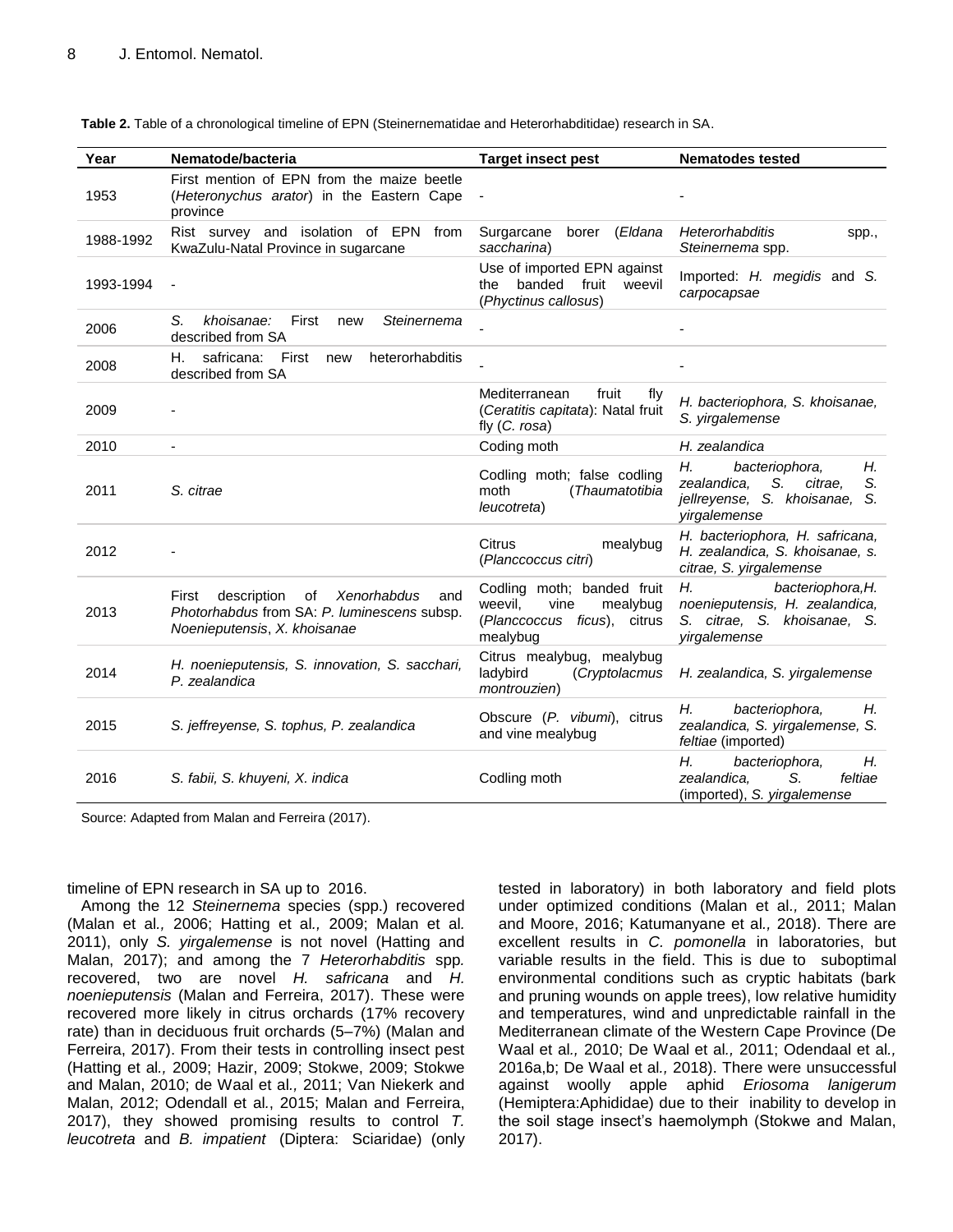Researches on the optimisation of EPNs hostile field conditions have been conducted. These include the application of irrigation system for EPNs application (Mason et al*.,* 1999); the development of low-volume spray application system, such as the spinning disc spray application system (Mason et al*.,* 1999) and its improved version in terms of IJs carriage in droplets presenting a better deposition of IJs per cm<sup>2</sup> (Piggott et al., 2003); the use of appropriate adjuvants for the spray application to facilitate the infectivity (mortality and intensity of infection) of IJs; for instance, a spinning disc spray Micron Ulva and the adjuvant Micron Herbaflex significantly increased the IJs deposition (IJs/cm<sup>2</sup> ) (Mason et al*.,* 1998) and also studies on EPNs (Rhabditida: Steinernematidae and Heterorhabditidae) water loss and survival to desiccation (Patel et al*.,* 1997; Mason and Wright, 1997; Spence et al*.,* 2011). Some species, such as *S. carpocapsue* have a slow rate of water lost among the *Steinernema* spp. and can survive up to 20 min (min) at a relative humidity of 0% (Patel et al*.,* 1997). But *Heterorhabditis* spp. were reportedly the most promising species to be used in condition of desiccation (Mason and Wright, 1997).

Only flask-cultures of *H. zealandica* (Ferreira et al*.,* 2014), *S. innovationi* (Ramakuwela et al*.,* 2016) and *S. yirgalemense* (Ferreira et al*.,* 2015) have been obtained despite several attempts for *in vitro* mass culturing (Hatting et al*.,* 2018). Currently, only an imported formulation based on *H. bacteriophora* is produced and commercialized under the name Cryptonem® (Hatting et al*.,* 2018). In all, there is a need for more intensive surveys in natural areas and geographic regions, including regions where surveys have not yet been done. There is need for more research efforts on EPN field application especially in areas with hostile environmental conditions and; more effort toward EPNs mass production for a broader application in agriculture. Substituting chemical pesticides will stabilize agricultural environments and crop yields (Ehlers and Shapiro-Ilan, 2005). Thus, progressing in EPNs research will be an important move toward sustainable agricultural practices.

# **CONFLICT OF INTERESTS**

The authors have not declared any conflict of interests.

#### **REFERENCES**

- Abate BA, Wingfield MJ, Slippers B, Conlong D, Way M, Burger DA, Hurley BP (2017). Efficacy of entomopathogenic nematodes against South African white grubs. In. Proceedings of the 21st Symposium of the Nematological Society of Southern Africa (NSSA), Fairmont Zimbali Resort, South Africa, 7-11 May 2017. P 19.
- Adams BJ, Nguyen KB (2002). Taxonomy and systematics. Entomopathogenic Nematology 2002:1-33.
- Addison MF (2005). Suppression of codling moth *Cydia pomonella* L. (Lepidoptera: Tortricidea) populations in South African apple and pear orchards using sterile insect release. Acta Horticulturae 671:555-557.
- Assefa Y, Van den Berg J, Mitchell A, Le Ru BP, Conlong DE (2009).

Record of *Eldana saccharina* Walker (Lep, Pyralidae) in inland South Africa and its genetic relationship with the coastal population. Journal of Applied Entomology 133:449-455.

- Agricultural and Veterinary Chemical Association of South Africa (AVCASA) (2018). Agricultural and Veterinary Chemical Association of South Africa. Available at: http://www.avcasa.co.za/images/Avcasa/homepage/Remedies/Insecti cides.pdf
- Azazy AM, Abdelall MFM, El-Sappagh IA, Khalil AEH (2018). Biological control of the onion thrips, *Thrips tabaci* Lindeman (Thysanoptera: Thripidae), in open fields using Egyptian entomopathogenic nematode isolates. Egyptian Journal of Biological Pest Control 28(1):1-6.
- Bai XD, Adams BJ, Ciche TA, Clifton S, Gaugler R, Kim K-s, Spieth J, Sternberg PW, Wilson RK, Grewal PS (2013). A lover and a fighter: the genome sequence of an entomopathogenic nematode *Heterorhabditis bacteriophora*. PLos One 8:e69618.
- Black KG, Huckett BI, Botha FC (1995). Ability of *Pseudomonas flourescence* engineered for insecticidal activity against sugarcane stalk borer, to colonise the surface of sugarcane plants. Proceedings of the South African Sugar Technologists Association 69:21-24.
- Blackburn D, Wood Jr, PL, Burk TJ, Crawford B, Wright SM, Adams BJ (2016). Evolution of virulence in *Photorhabdus* spp., entomopathogenic nematode symbionts, Systematic and Applied Microbiology 39(3):173-179.
- Bongers T, Ferris H (1999). Nematode community structure as a bioindicator in environmental monitoring. Tree 14(6):224-228.
- Brivio MF, Mastore M (2018). Nematobacterial Complexes and insect hosts: different weapons for the same war. Insects 9(3):117.
- Citrus Growers' Association of Southern Africa (CGA) (2018). Annual report 2018. Available at: http://www.citrusresourcewarehouse.org.za/home/documenthome/internal-citrus-industry-organisation-publications/annualreports/cga-annual-reports/5568-cga-annual-report-2018/file
- Chaston JM, Suen G, Tucker SL, Andersen AW, Bhasin A, Bode E, Bode HB, Brachmann AO, Cowles CE, Cowles KN, Darby C (2011). The entomopathogenic bacterial endosymbionts *Xenorhabdus* and *Photorhabdus*: Convergent lifestyles from divergent genomes. PloS one 6(11):e27909.
- Ciche TA, Ciche TA, Darby C, Ehlers R-U, Forst S, Goodrich-Blair H (2006). Dangerous liaisons: The symbiosis of entomopathogenic nematodes and bacteria. Biological Control 38:22-46.
- Ciche TA, Kim, Kaufmann-Daszczuk B, Nguyen KC, Hall DH (2008). Cell invasion and matricide during Photorhabdus luminescens transmission by Heterorhabditis bacteriophora nematodes. Applied and Environmental Microbiology 74(8):2275-2287.
- Çimen H, Lee MM, Hatting J, Hazir S, Stock P (2014). *Steinernema tophus* sp. n. (Nematoda: Steinernematidae), a new nematode from South Africa. 3821(3):337-353.
- Cimen H, Lee M-M, Hatting J, Hazir S, Stock SP (2015). *Steinernema innovationi* n. sp. (Panagrolaimomorpha: Steinernematidae), a new entomopathogenic nematode species from South Africa. Journal of Helminthology 89:415-427.
- Cimen H, Puža V, Nermuť J, Hatting J, Ramakuwela T, Hazir S (2016). *Steinernema biddulphi* n. sp., a new entomopathogenic nematode (Nematoda: Steinernematidae) from South Africa. Journal of Nematology 48(3):148-158.
- De Waal JY, Addison MF, Malan AP (2018). Evaluation of a South African isolate of *Heterorhabditis zealandica* (Rhabditida: Heterorhabditidae) for the control of codling moth, *Cydia pomonella* (L.) (Lepidoptera: Tortricidae) in semi-field trials under South African conditions. International Journal of Pest Management 64(2):102-109.
- De Waal JY, Malan AP, Addison MF (2011). Efficacy of entomopathogenic nematodes (Rhabditida: Heterorhabditidae and Steinernematidae) against codling moth, *Cydia pomonella* (Lepidoptera: Tortricidae) in temperate regions. Biocontrol Science and Technology 21:1161-1176.
- De Waal JY, Malan AP, Levings J, Addison MF (2010). Key elements in the successful control of diapausing codling moth, *Cydia pomonella* (L.) (Lepidoptera: Tortricidae) in fruit bins with a South African isolate of *Heterorhabditis zealandica* (Rhabditida: Heterorhabditidae).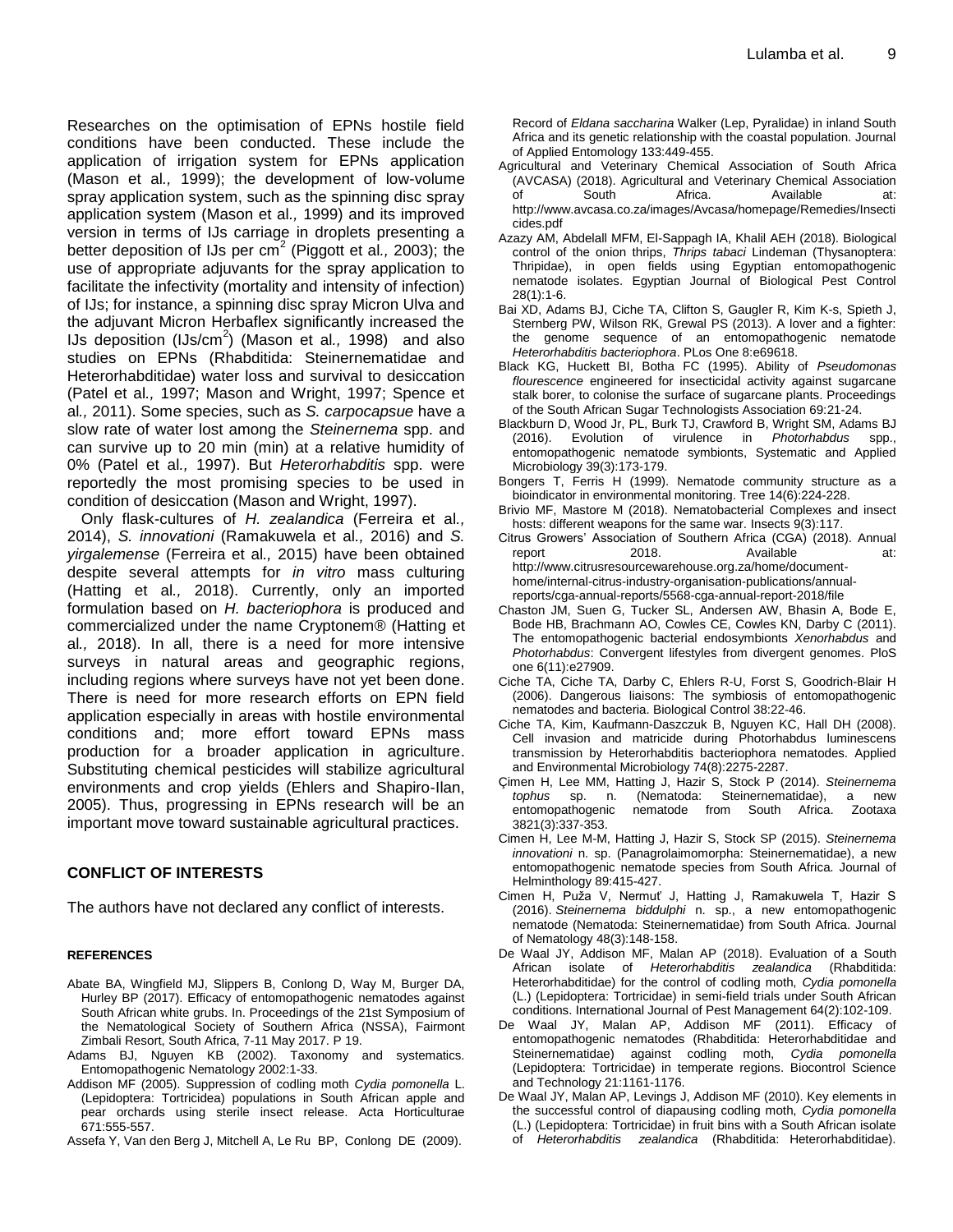Biocontrol Science and Technology 20:489-502.

- Devi G, Nath D (2017). Entomopathogenic nematodes: A tool in biocontrol of insect pests of vegetables-A review. Agricultural Reviews 38(2):137-144.
- Dillman AR, Sternberg PW (2012). Entomopathogenic nematodes. Current Biology 22(11):R430-R431.
- Dillman AR, Chaston JM, Adams BJ, Ciche TA, Goodrich-Blair H, Stock SP, Sternberg PW (2012). An entomopathogenic nematode by any other name. PLoS Pathogens 8(3):e1002527.
- Dowds BCA, Peters A (2002). Virulence mechanisms. In. Gaugler R (ed), Entomopathogenic nematology*.* New York, NY: CABI Publishing. pp. 80-98.
- Department of Science and Technology (DST) (2013). Department of Science and Technology, 2013. The Bio-Economy Strategy. Available at:

http://www.innovus.co.za/media/Bioeconomy\_Strategy.pdf

- Edmunds CV, Wilding CS, Rae R (2017). Susceptibility of *Chironomus plumosus* larvae (Diptera: Chironomidae) to entomopathogenic nematodes (Rhabditida: Steinernematidae and Heterorhabditidae): Potential for control. European Journal of Entomology 114:526-532.
- Ehlers R-U, Lunau S, Krasomil-Osterfeld K, Osterfeld KH (1998). Liquid culture of the entomopathogenic nematode-bacterium complex *Heterorhabditis megidis*/*Photorhabdus luminescens*. Biocontrol 43:77-86.
- Ehlers RU, Shapiro-Ilan DI (2005). Mass production. In. Grewal PS, Ehlers R, Shapiro-Ilan DI (eds), Nematodes as biological control agents. Cambridge, MA: CABI Publishing pp. 65-78.
- Ferreira T, Addison MF, Malan AP (2015). Development and population dynamics of Ste*inernema yirgalemense* and growth characteristics of its associated *Xenorhabdus* symbiont in liquid culture. Journal of Helminthology 90:108-112.
- Ferreira T, Malan AP (2014). Potential of entomopathogenic nematodes for the control of the banded fruit weevil, *Phlyctinus callosus* (Schönherr) (Coleoptera: Curculionidae). Journal of Helminthology 88:293-301.
- Gaugler R, Han R (2002). Production technology. In. Gaugler R (ed), Entomopathogenic nematology*.* New York, NY: CABI Publishing*.* pp. 289-320.
- Georgis R, Kaya HK (1998). Formulation of entomopathogenic nematodes. In. Burges HD (ed), Formulation of microbial Biopesticides: Beneficial microorganisms, nematodes and seed treatments. Dordrecht, AA: Kluwer Academic Publishers pp. 289-308.
- Glare T, Caradus J, Gelernter W, Jackson T, Keyhani N, Köhl J, Marrone P, Morin L, Stewart A (2012). Have biopesticides come of age?. Trends in Biotechnology 30(5):250-258.
- Glaser RW, Fox H (1930). A nematode parasite of the Japanese beetle *(Popillia japonica* Newm.). Science 70:16-17.
- Glaser RW, McCoy EE, Girth HB (1940). The biology and economic importance of a nematode parasitic in insects. Journal of Parasitology 26:479-495.
- Grewal PS (2000). Anhydrobiotic potential and long-term storage of entomopathogenic nematodes (Rhabditida: Steinernematidae). International Journal for Parasitology 30(9):995-1000.
- Grewal PS (2002). 13 Formulation and Application Technology. Entomopathogenic Nematology P 265.
- Grewal PS, Koppenhöfer AM, Choo HY (2005). Lawn, turfgrass and pasture applications. Nematodes as biocontrol agents. pp. 115-146.
- Griffin CT, Boemare NE, Lewis EE (2005). Biology and behaviour. Grewal PS, Ehlers R, Shapiro-Ilan DI (eds), Nematodes as biological control agents. Cambridge, MA: CABI Publishing pp. 47-64.
- Han RC, Ehlers R-U (2001). Effect of *Photorhabdus luminescens* phase variants on the *in vivo* and *in vitro* development and reproduction of *Heterorhabditis bacteriophora* and *Steinernema carpocapsae*. FEMS Microbiology/Ecology 35:239-247.
- Han RC, Pang X, Li L (1995). Optimization of medium components for the solid culture of entomopathogenic Steinernema and Heterorhabditis nematodes. Natural Enemies of Insects 17:153-164.
- Harington JS (1953). Observation on the biology, the parasites and the taxonomic position of the maize beetle, *Heteronychus sanctaehelenae* Blanch. South African Journal of Science 50(1):11-14.

Hatting J, Stock PS, Hazir S (2009). Diversity and distribution of entomopathogenic nematodes (Steinernematidae, Heterorhabditidae) in South Africa. Journal of Invertebrate Pathology 102:120-128.

- Hatting JL, Malan AP (2017). Status of entomopathogenic nematodes in integrated pest management strategies in South Africa. In. Abd-Elgawad MMM, Askary TH, Coupland J (eds.), Biocontrol agents: Entomopathogenic and slug parasitic nematodes. Switzerland, CH: CAB International Publishing pp. 409-428.
- Hazir S, Kaya HK, Stock SP, Keskün N (2003). Entomopathogenic nematodes (*Steinernematidae* and *Heterorhabditidae*) for biological control of soil pests. Turkish Journal of Biology 27:181-202.
- Hominick WM (2002). Biogeography. In. Gaugler R (ed), Entomopathogenic nematology*.* New York, NY: CABI Publishing*.* pp. 115-143.
- Hortgro (2017). Key deciduous fruit statistics 2017. HORTGRO. Available at: https://www.hortgro.co.za/wpcontent/uploads/docs/2018/07/key-deciduous-fruit-statistics-2017.pdf
- Horton PM, Hearne JW, Apaloo J, Conlong DE, Way MJ, Uys P (2002). Investigating strategies for minimising damage caused by the sugarcane pest *Eldana saccharina.* Agricultural Systems 74:271-286.
- Humphreys-Pereira DA, Elling AA (2014). Mitochondrial genomes of *Meloidogyne chitwoodi* and *M. incognita* (Nematoda: Tylenchina): Comparative analysis, gene order and phylogenetic relationships with other nematodes. Molecular and Biochemical Parasitology 194:20- 32.
- Ismail R, Mutanga O, Kumar L (2010). Modeling the potential distribution of pine forests susceptible to Sirex Noctilio infestations in Mpumalanga, South Africa. Transaction in GIS 14(5):709-726.
- James M, Malan AP, Addison P (2018). Surveying and screening South African entomopathogenic nematodes for the control of the Mediterranean fruit fly, *Ceratitis capitata* (Wiedemann). Crop Protection 105:41-48.
- Kalia V, Sharma G, Shapiro-Ilan DI, Ganguly S (2014). Biocontrol potential of *Steinernema thermophilum* and its symbiont *Xenorhabdus indica* against Lepidopteran Pests: Virulence to egg and larval stages. Journal of Nematology 46(1):18–26.
- Katumanyane A. Ferreira T, Malan AP (2018). Potential use of local entomopathogenic nematodes to control *Bradysia impatiens* (Diptera: Sciaridae) under laboratory conditions. African Entomology 26(2):337-349.
- Kaya HK, Aguillera MM, Alumai A, Choo HY, De la Torre M, Fodor A, Ganguly S, Hazır S, Lakatos T, Pye A, Wilson M (2006). Status of entomopathogenic nematodes and their symbiotic bacteria from selected countries or regions of the world. Biological Control 38:134- 155.
- Kaya HK, Gaugler R (1993). Entomopathogenic nematodes. Annual Review of Entomology 38:181-206.
- Klein MG (1990). Efficacy against soil-inhabiting insect pests. In. Gaugler R, Kaya HK (eds), Entomopathogenic nematodes in biological control. Boca Raton, FL: CRC Press pp. 195-214.
- Klein MG, Grewal PS, Jackson TA, Koppenhöfer AM (2007). Lawn, turf and grassland pests. In. Lacey LA, Kaya HK (eds), Field manual of techniques in invertebrate pathology: Application and evaluation of pathogens for control of insects and other invertebrate pests. Dordrecht, AA: Springer. pp. 655-675.
- Koppenhöfer AM (2007). Nematodes. In. Lacey LA, Kaya HK (eds), Field manual of techniques in invertebrate pathology: Application and evaluation of pathogens for control of insects and other invertebrate pests. Dordrecht, AA: Springer. pp. 249-264.
- Lacey LA, Georgis R (2012). Entomopathogenic nematodes for control of insect pests above and below ground with comments on commercial production. Journal of Nematology 44(2):218-225.
- le Vieux PD, Malan AP (2013a). An overview of the vine mealybug (*Planococcus ficus*) in South African vineyards and the use of entomopathogenic nematodes as potential biocontrol agent. South African Journal for Enology and Viticulture 34(1):108-118.
- Le Vieux PD, Malan AP (2013b). The potential use of entomopathogenic nematodes to control *Planococcus ficus* (Signoret) (Hemiptera: Pseudococcidae). South African Journal for Enology and Viticulture 34(1):296-306.
- Lephoto TE, Mpangase PT, Aron S, Gray VM (2016). Whole genome sequence of *Oscheius* sp. TEL-2014 entomopathogenic nematodes isolated from South Africa. Genomics Data 7:259-261.
- Lewis EE, Clarke DJ (2012). Nematode parasites and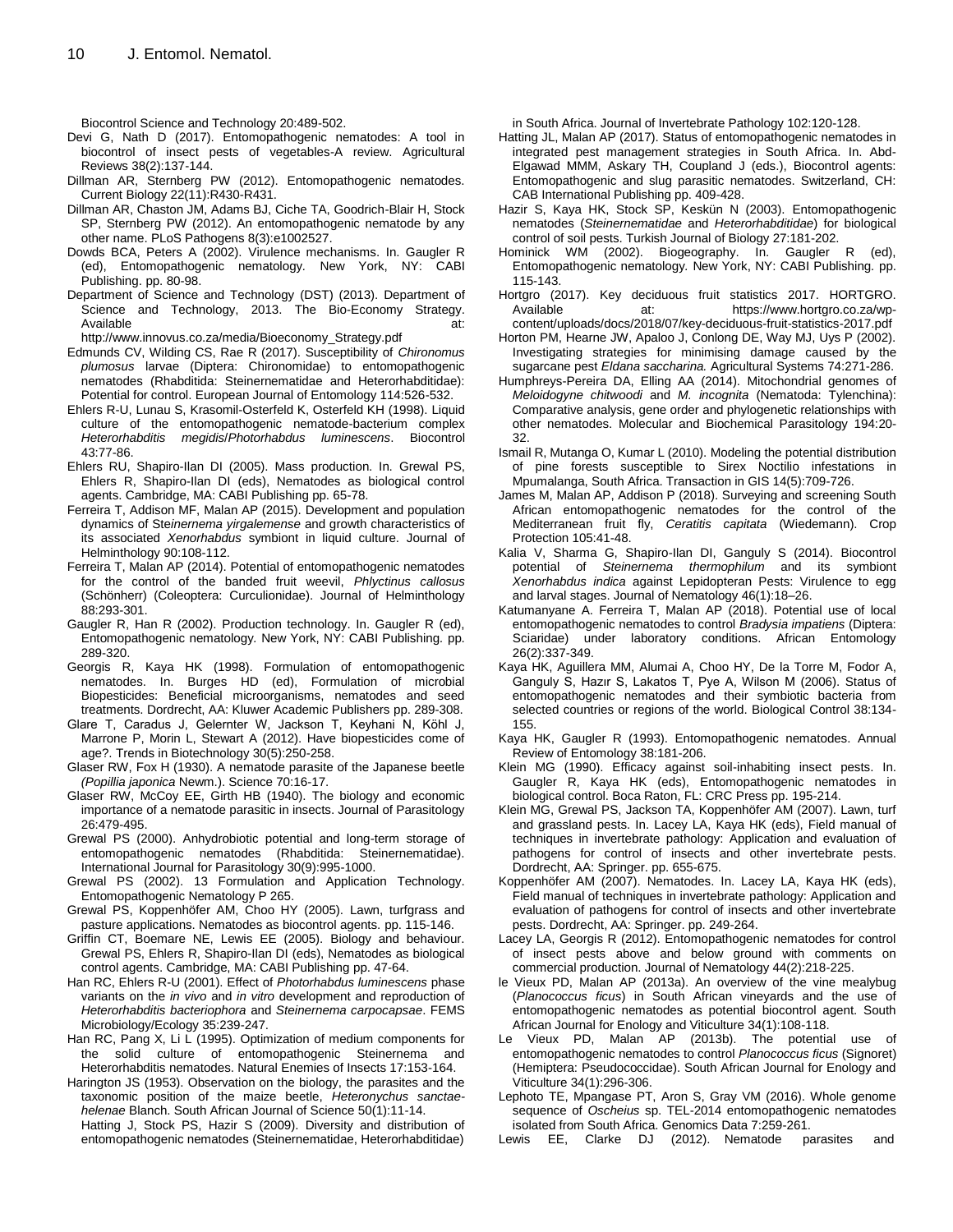entomopathogens. In. Vega FE, Kaya HK (eds), Insect pathology. Second ed. San Diego, CA: Academic Press pp. 395-443.

- Malan AP, Ferreira T (2017). Entomopathogenic nematodes. In. Fourie H, Spaull VW, Jones RK, Daneel MS, De Waele D (eds.), Nematology in South Africa: A view from the 21st century. Switzerland, CH: Springer International Publishing pp. 459-480.
- Malan AP, Hatting JL (2015). Entomopathogenic nematode exploitation: case studies in laboratory and field applications from South Africa. In: Campos-Herrera R (ed.), Nematode pathogenesis of insects and other pests. Sustainability in plant and crop protection: ecology and applied technologies for sustainable plant and crop protection. Switzerland, CH: Springer International Publishing pp. 475-506.
- Malan AP, Knoetze R, Moore SD (2011). Isolation and identification of entomopathogenic nematodes from citrus orchards in South Africa and their biocontrol potential against false codling moth. Journal of Invertebrate Pathology 108:115-125.
- Malan AP, Knoetze R, Tiedt L (2014). *Heterorhabditis noenieputensis* n. sp. (Rhabditida: Heterorhabditidae), a new entomopathogenic nematode from South Africa. Journal of Helminthology 88:139-151.
- Malan AP, Knoetze R, Tiedt LR (2016). *Steinernema jeffreyense* n. sp. (Rhabditida: Steinernematidae), a new entomopathogenic nematode from South Africa. Journal of Helminthology 90:262-278.
- Malan AP, Manrakhan A (2009). Susceptibility of the Mediterranean fruit fly (*Ceratitis capitata*) and the Natal fruit fly (*Ceratitis rosa*) to entomopathogenic nematodes. Journal of Invertebrate Pathology 100:47-49.
- Malan AP, Moore SD (2016). Evaluation of local entomopathogenic nematodes for the control of false codling moth, *Thaumatotibia leucotreta* (Meyrick, 1913), in a citrus orchard in South Africa. African Entomology 24:489-501.
- Malan AP, Nguyen AP, De Waal JY, Teidt L (2008). *Heterorhabditis safricana* n. sp. (Rhabditida: Heterorhabditidae), a new entomopathogenic nematode from South Africa. Nematology 10:381- 396.
- Malan AP, Nguyen KB, Addison MK (2006). Entomopathogenic nematodes (Steinernematidae and Heterorhabditidae) from the southwestern parts of South Africa. African Plant Protection 12:65-69.
- Malan AP, von Diest JI, Moore SD, Addison P (2018). Control options for false codling moth, *Thaumatotibia leucotreta* (Lepidoptera: Tortricidae), in South Africa, with emphasis on the potential use of entomopathogenic nematodes and fungi. African Entomology 26(1):14-29.
- Mason JM, Matthews GA, Wright DJ (1998). Screening and selection of adjuvants for the spray application of entomopathogenic nematodes against a foliar pest. Crop Protection 17(5):463-470.
- Mason JM, Matthews GA, Wright DJ (1999). Evaluation of spinning disc technology for the application of entomopathogenic nematodes against a foliar pest. Journal of Invertebrate Pathology 73:282-288.
- Mason JM, Wright DJ (1997). Potential for the control of *Plutella xylostella* larvae with entomopathogenic nematodes. Journal of Invertebrate Pathology 70:234-242.
- Moore SD, Kirkman W, Richards GI, Stephan P (2015). The *Cryptophlebia leucotreta* granulovirus – 10 years of commercial field use. Viruses 7:1284-1312.
- Newton PJ (1998). False codling moth, *Cryptophlebia leucotreta* (Meyrick). In: Bedford ECG, Van den Berg MA, De Villiers EA (eds), Citrus Pests in the Republic of South Africa. Nelspruit, SA: Institute for Tropical and Subtropical Crops pp. 192-200.
- Nguyen KB, Malan AP, Gozel U (2006). *Steinernema khoisanae* n. sp. (Rhabditida: Steinernematidae), a new entomopathogenic nematode from South Africa. Nematology 8:157-175.
- Nickle WR (1984). History, development, and importance of insect nematology. In. Nickle WR (ed), Plant and insect nematodes. New York, NW: Marcel Dekker pp. 627-653.
- Noguez JH, Conner ES, Zhou Y, Ciche TA, Ragains JR, Butcher RA (2012). A novel ascaroside controls the parasitic life cycle of the entomopathogenic nematode *Heterorhabditis bacteriophora.* ACS Chemical Biology 7(6):961-966.
- Nthenga I, Knoetze R, Berry S, Tiedt LR, Malan AP (2014). *Steinernema sacchari* n. sp. (Rhabditida: Steinernematidae), a new entomopathogenic nematode from South Africa. Nematology 16:475- 494.
- Odendaal D, Addison MF, Malan AP (2016a). Entomopathogenic nematodes for the control of codling moth (*Cydia pomonella* L.) in field and laboratory trials. Journal of Helminthology 90:615-625.
- Odendaal D, Addison MF, Malan AP (2016b). Evaluation of aboveground application of entomopathogenic nematodes for the control of diapausing codling moth (*Cydia pomonella* L.) under natural conditions. African Entomology 24(1):61-74.
- Odendall D, Addison MF, Malan AP (2015). Control of codling moth (*Cydia pomonella*) (Lepidoptera: Tortricidae) in South Africa with special emphasis on using entomopathogenic nematodes. African Entomology 23(2):259-274.
- Patel MN, Perry RN, Wright DJ (1997). Desiccation survival and water contents of entomopathogenic nematodes, *Steinernema* spp. (Rhabditida: Steinernematidae). International Journal for Parasitology 27(1):16-70.
- Piggott SJ, Clayton R, Matthews GA, Wright DJ (2003). Development of a new application apparatus for entomopathogenic nematodes. Pest Management Science 59:1344-1348.
- Poinar GO Jr (2011). Nematology Monographs and Perspectives. Volume 9. In. Hunt DJ, Perry RN (eds), The Evolutionary History of Nematodes. As Revealed in Stone, Amber and Mummies. Leiden-Boston, MA: Brill pp. 1-5.
- Prinsloo GL, Uys VM (2015). Insect of cultivated plants and natural pastures in Southern Africa. Entomological Society of Southern Africa, Pretoria, South Africa.
- Ramakuwela T, Hatting J, Laing MD, Hazir S, Thiebaut N (2016). In vitro solid state production of *Steinernema innovationi* with cost analysis. Biocontrol Science and Technology 26:792-808.
- Rezaei N, Karimi J, Hosseini M, Goldani M, Campos-Herrera R (2015). Pathogenicity of two species of entomopathogenic nematodes against the greenhouse Whitefly, *Trialeurodes vaporariorum* (Hemiptera: Aleyrodidae), in laboratory and greenhouse experiments. Journal of Nematology 47(1):60-66.
- Ravensberg WJ (2011). A Roadmap to the successful development and commercialization of microbial pest control products for control of arthropods. Progress in Biological Control. Volume 10. Dordrecht, AA: Springer.
- Saleh MME, Metwally HMS, Mahmoud YA (2018). Potential of the entomopathogenic nematode, *Heterorhabditis marelatus*, isolate in controlling the peach fruit fly, *Bactrocera zonata* (Saunders) (Diptera: Tiphritidae). Egyptian Journal of Biological Pest Control 28(1):1-6.
- Serepa-Dlamini MH, Gray VM (2018). A new species of entomopathogenic nematode *Oscheius safricana* n. sp. (Nematoda: Rhabditidae) from South Africa. Archives of Phytopathology and Plant Protection 51(5-8):309-321.
- Shapiro-Ilan DI, Bruck DJ, Lacey LA (2012). Principles of epizootiology and microbial control. In. Vega FE, Kaya HK (eds), Insect pathology. Second ed. San Diego, CA: Academic Press. pp. 29-72.
- Shapiro-Ilan DI, Gouge DH, Koppenhöfer AM (2002). Factors affecting commercial success: case studies in cotton, turf and citrus In. Gaugler R (ed), Entomopathogenic nematology*.* New York, NY: CABI Publishing*.* pp. 333-355.
- Shapiro-Ilan DI, Hazir S, Lete L (2015). Viability and virulence of entomopathogenic nematodes exposed to ultraviolet radiation. Journal of Nematology 47(3):184-189.
- Spaull VW (1992). On the use of a methylcellulose polymer to increase the effectiveness of a Heterorhabditis species against the sugarcane stalk borer, Eldana saccharina. Fundamental and Applied Nematology 15:457-461.
- Spence KO, Stevens GN, Arimoto H, Ruiz-Vega J, Kaya HK, Lewis EE (2011). Effect of insect cadaver desiccation and soil water potential during rehydration on entomopathogenic nematode (Rhabditida: Steinernematidae and Heterorhabditidae) production and virulence. Journal of Invertebrate Pathology 106:268-273.
- Spier MR, de Souza Vandenberghe LP, Pedroni Medeiros AB, Soccol CR (2011). Application of different types of bioreactors in bioprocesses. In. Antolli PG, Liu Z (eds), Bioreactors: Design, Properties and Applications. New York: NY: Nova Science Publishers pp. 55-90.
- Steiner G (1929). *Neoaplectana glaseri* n.g., n. sp. (Oxyuridae), a new nemic parasite of the Japanese beetle *(Popilliajaponica* Newm.) Journal of the Washington Academy of Sciences 19:436-440.